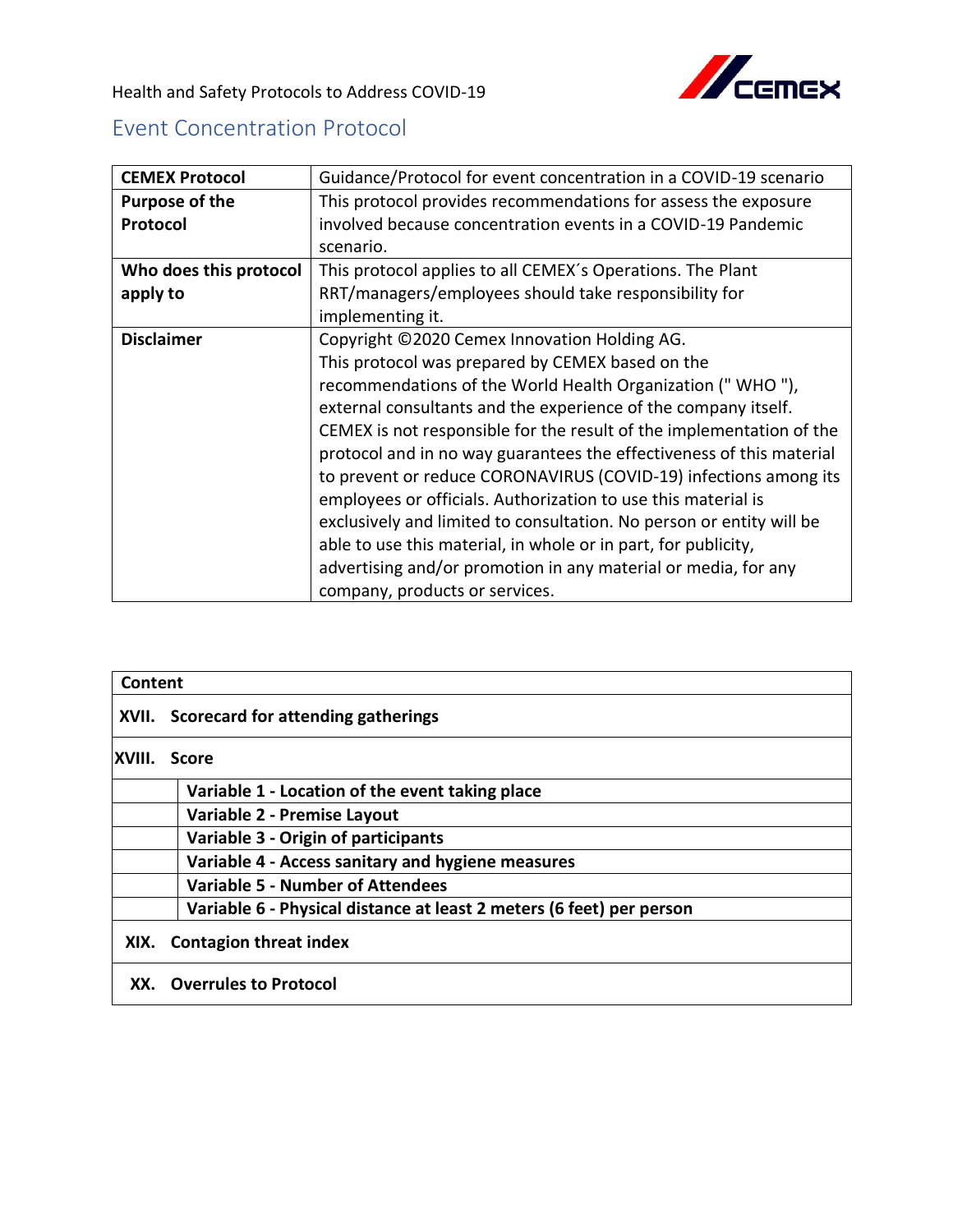

|                  | I. Scorecard for attending gatherings                                                  |  |  |  |  |  |  |  |  |  |
|------------------|----------------------------------------------------------------------------------------|--|--|--|--|--|--|--|--|--|
| 1.               | The following scorecard has been developed to help CEMEX assess the exposure           |  |  |  |  |  |  |  |  |  |
|                  | involved in having employees, clients, or other stakeholders in attending an event     |  |  |  |  |  |  |  |  |  |
| 2.               | This scorecard is intended to be used only as a guide and in no ways eliminates        |  |  |  |  |  |  |  |  |  |
|                  | completely the exposure of being infected                                              |  |  |  |  |  |  |  |  |  |
| 3.               | Six variables have been defined in order to quantify the level of contagion threat for |  |  |  |  |  |  |  |  |  |
|                  | gatherings.                                                                            |  |  |  |  |  |  |  |  |  |
|                  | a. Location of the Event                                                               |  |  |  |  |  |  |  |  |  |
|                  | b. Premise Layout                                                                      |  |  |  |  |  |  |  |  |  |
|                  | Origin of Participants                                                                 |  |  |  |  |  |  |  |  |  |
|                  | d. Sanitary Measures                                                                   |  |  |  |  |  |  |  |  |  |
|                  | e. Number of Attendees                                                                 |  |  |  |  |  |  |  |  |  |
|                  | f.<br><b>Physical Distance</b>                                                         |  |  |  |  |  |  |  |  |  |
| $\overline{4}$ . | The quantification is made using the following formula:                                |  |  |  |  |  |  |  |  |  |
|                  | Contagion threat = Location + Premise Layout + Origin of Participants + Sanitary       |  |  |  |  |  |  |  |  |  |
|                  | <b>Measures + Number of Attendees + Physical Distance</b>                              |  |  |  |  |  |  |  |  |  |

| II. Score                                       |                             |               |  |  |
|-------------------------------------------------|-----------------------------|---------------|--|--|
| Variable 1 - Location of the event taking place |                             |               |  |  |
|                                                 | <b>Criteria</b>             | <b>Points</b> |  |  |
|                                                 | Low Risk Location           |               |  |  |
|                                                 | <b>Medium Risk Location</b> |               |  |  |
|                                                 | <b>High Risk Location</b>   | Not permitted |  |  |

| Variable 2 - Premise Layout |                 |               |  |  |  |
|-----------------------------|-----------------|---------------|--|--|--|
|                             | <b>Criteria</b> | <b>Points</b> |  |  |  |
|                             | Open Area       |               |  |  |  |
|                             | Closed Area     |               |  |  |  |

| Variable 3 - Origin of participants |               |  |  |  |  |  |
|-------------------------------------|---------------|--|--|--|--|--|
| <b>Criteria</b>                     | <b>Points</b> |  |  |  |  |  |
| Low Risk Location                   |               |  |  |  |  |  |
| <b>Medium Risk Location</b>         |               |  |  |  |  |  |
| <b>High Risk Location</b>           | Not permitted |  |  |  |  |  |

| Variable 4 - Access sanitary and hygiene measures |                 |               |  |  |  |  |
|---------------------------------------------------|-----------------|---------------|--|--|--|--|
|                                                   | <b>Criteria</b> | <b>Points</b> |  |  |  |  |
|                                                   | Yes             |               |  |  |  |  |
|                                                   | Nο              |               |  |  |  |  |